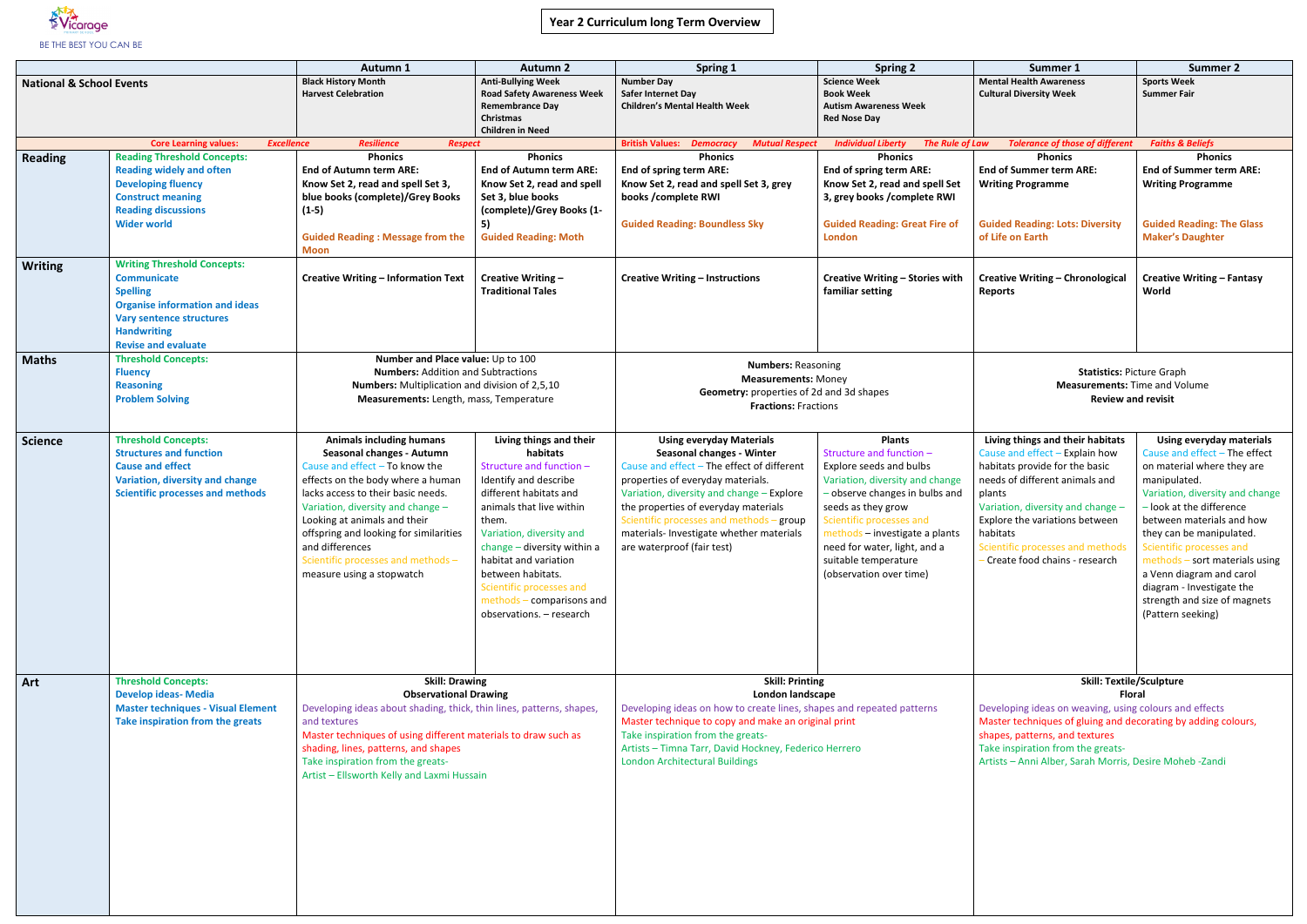# **Mechanisms- Wind Turbines**

## **MASTER PROCESS OF DESIGN AND BE INNOVATIVE**

**Designing -** Closely explore and examine different design features of various wind turbines

Using research, produce a design that they think will adequately meet the **wind turbine challenge (see resources folder)**

Making - To follow the design, but make changes if necessary to benefit the product

Evaluating – Evaluate their products against their design specification, **TAKE INSPIRATION FROM DESIGN THROUGHOUT HISTORY AND DRAW UPON CORE DISCIPLINES**

Making links to the huge wind turbine we have close to school, near the Beckton roundabout. *What does it look like?* **Make links to the design.**  Children use the poster and various other sources to get inspirations for different types of wind turbines.

upils explore the materials used for different types of wind turbines.

| <b>DT</b>              | <b>Threshold Concepts:</b><br><b>Master process of design and be</b><br><b>Innovative</b><br><b>Take inspiration from design</b><br>throughout history and draw upon<br>core disciplines<br><b>Health &amp; Well-being</b>                                                                                                                                                                                                                    | Structures - Tudor Houses and the Great Fire of London<br><b>MASTER PROCESS OF DESIGN AND BE INNOVATIVE</b><br><b>Designing - Research and explore Tudor houses</b><br>Develop a simple design with some annotations<br>Making - Create a 3D product<br>Evaluating - Evaluate their products against their design specification,<br>TAKE INSPIRATION FROM DESIGN THROUGHOUT HISTORY AND DRAW<br><b>UPON CORE DISCIPLINES</b><br>Learn about the history and design of Tutor houses<br>Understand how to strengthen, stiffen and reinforce 3-D frameworks<br>Know and use technical vocabulary relevant to the project.                                                                                                                                                                                                                                                       |                                                                                                                                                                                                                                                                                                                                                                                                                                                                                                                                                                                                                                                                                 | Cooking and Nutrition - Making a fruit salad<br><b>MASTER PROCESS OF DESIGN AND BE INNOVATIVE</b><br>Designing - Research where fruit grows in the UK and more locally in our school<br>vegetable plot<br>To know that some fruit is grown outside of the UK in warmer climates.<br>Making - Create a tasty fruit salad that contains at least 3 fruit that could be<br>selected by our school cook and then served during school dinners in the salad<br>trolley.<br>Peel, cut and combine ingredients to make a fruit salad<br>Evaluating - Describe appearance, taste and texture before and after preparation<br>TAKE INSPIRATION FROM DESIGN THROUGHOUT HISTORY AND DRAW UPON CORE<br><b>DISCIPLINES</b><br>Recipe books from the library<br>As part of their research and evaluation, children describe fruit considering texture,<br>appearance and taste.<br><b>HEALTH &amp; WELL-BEING</b><br>Know how to eat a healthy and varied diet.<br>Discussion of food allergies and intolerances.<br>Prepare food knowing the importance of following hygiene rules such as washing<br>their hands, wearing an apron and tying long hair back<br>Use a chopping board and make sure the fruit is flat on the board.<br>Use the techniques such as the claw and the bridge to cut safely. |                                                                                                                                                                                                                                                                                                                        |  |
|------------------------|-----------------------------------------------------------------------------------------------------------------------------------------------------------------------------------------------------------------------------------------------------------------------------------------------------------------------------------------------------------------------------------------------------------------------------------------------|------------------------------------------------------------------------------------------------------------------------------------------------------------------------------------------------------------------------------------------------------------------------------------------------------------------------------------------------------------------------------------------------------------------------------------------------------------------------------------------------------------------------------------------------------------------------------------------------------------------------------------------------------------------------------------------------------------------------------------------------------------------------------------------------------------------------------------------------------------------------------|---------------------------------------------------------------------------------------------------------------------------------------------------------------------------------------------------------------------------------------------------------------------------------------------------------------------------------------------------------------------------------------------------------------------------------------------------------------------------------------------------------------------------------------------------------------------------------------------------------------------------------------------------------------------------------|--------------------------------------------------------------------------------------------------------------------------------------------------------------------------------------------------------------------------------------------------------------------------------------------------------------------------------------------------------------------------------------------------------------------------------------------------------------------------------------------------------------------------------------------------------------------------------------------------------------------------------------------------------------------------------------------------------------------------------------------------------------------------------------------------------------------------------------------------------------------------------------------------------------------------------------------------------------------------------------------------------------------------------------------------------------------------------------------------------------------------------------------------------------------------------------------------------------------------------------------------------------------------------------------|------------------------------------------------------------------------------------------------------------------------------------------------------------------------------------------------------------------------------------------------------------------------------------------------------------------------|--|
| <b>Computing</b>       | <b>Threshold Concepts:</b><br><b>Code</b><br><b>Connect</b><br><b>Communication</b><br><b>Collect</b>                                                                                                                                                                                                                                                                                                                                         | We are Astronauts (2.1)<br><b>Programming</b><br>Code- Program object to move<br>Connect- Understand what terms and<br>conditions of websites are - explore<br>Scratch community<br>Communicate-Identify potential errors<br>and explain debugging<br>Collect-Retrieve saved content                                                                                                                                                                                                                                                                                                                                                                                                                                                                                                                                                                                         | We are Game Testers<br>(2.2)<br><b>Computational Thinking</b><br>Code- use logical reasoning to<br>make predictions of what a<br>program will do<br><b>Connect-Think critically about</b><br>computer games and their use<br>Communicate-Describe<br>carefully what happens in<br>computer games<br>Collect-Awareness of how to<br>use games safely and in<br>balance with other activitieS.                                                                                                                                                                                                                                                                                    | <b>Safer Internet Day activities</b><br><b>Digital Literacy</b><br><b>Connect- Creating safe passwords</b><br>Explore how to stay safe online<br>Explore dangers online<br>Communicate-Explain dangers of sharing<br>passwords<br>What digitally responsible citizen looks<br>like Identify when to request help                                                                                                                                                                                                                                                                                                                                                                                                                                                                                                                                                                                                                                                                                                                                                                                                                                                                                                                                                                           | We are Photographers (2.3)<br><b>Creativity</b><br>Connect-Manipulate photos<br>Edit and enhance their photograph<br>Communicate- What to do if there<br>are concerns of images<br>encountered online<br>Collect- Use a digital camera or<br>camera app                                                                |  |
| History /<br>Geography | <b>History Threshold Concepts:</b><br><b>Contribution to the Wider World</b><br><b>Achievements</b><br><b>Civilisation</b><br><b>Education</b><br><b>Medicine</b><br><b>Hierarchy</b><br><b>Technology</b><br><b>Empire</b><br><b>Geography Threshold Concepts:</b><br><b>Investigate Space &amp; Location</b><br><b>Investigating Patterns &amp; Changes</b><br><b>Investigating Scale &amp; Size</b><br><b>Investigating Sustainability</b> | Geography<br>The Wonderful World<br><b>Investigating Space and location</b><br>Use an atlas to accurately locate<br>the continents and oceans of the<br>world.<br>Locate hot and cold areas of the<br>world.<br>Use and follow simple compass<br>directions (NESW).<br><b>Investigating Patterns and Change</b><br>Use aerial photographs and<br>satellite images to recognise<br>basic human and physical<br>features<br>Know that journeys can be made<br>around the world and begin to<br>follow a simple journey line using<br>key vocabulary.<br>Compare and contrast the human<br>and physical features of the main<br>continents of the world.<br>Investigating scale and size<br>Understand that the world is<br>spherical.<br><b>Investigating Sustainability</b><br>To ask geographical questions-<br>Where is it? What is this place<br>like? How near/far is it? | <b>History</b><br><b>Nurturing Nurses</b><br>Civilisation - Key features<br>of this period<br>Contribution to the wider<br>world- Britain - Florence<br>Nightingale and Mary<br>Seacole contributions,<br>how has advanced in<br>medicine changed the<br>world?<br><b>Achievements - Florence</b><br>Nightingale and Mary<br>Seacole Achievements,<br>achievements of MS as a<br>black nurse and also<br>discrimination she faced.<br><b>Technology - Hospital</b><br>technology changes<br>Medicine - How medicine<br>was changed by Florence<br>Nightingale. What other<br>treatments were used?<br>Epidemics during this<br>time: typhus, typhoid,<br>cholera and dysentery. | Geography<br><b>Magical Mapping</b><br>Investigating Space and location- Use an<br>atlas to locate the four countries of the<br>UK, capital cities and other key places.<br>Use an atlas to locate the seven<br>continents of the world and the five major<br>oceans of the world.<br>Name different types of maps and key<br>features of maps<br><b>Investigating Patterns and Change-Use</b><br>aerial photographs to 'view from above'<br>and recognise basic human and physical<br>features<br>Investigating scale and size<br>Draw a simple sketch map of the school<br>and local area.<br>Plan a simple route around the local area<br>using key vocabulary.<br>Plan a route using key vocabulary,<br>positional and directional language.<br><b>Investigating Sustainability</b><br>To ask geographical questions - Where is<br>it? What is this place like? How near/far is<br>it?                                                                                                                                                                                                                                                                                                                                                                                                 | <b>History</b><br><b>Fire Fire!</b><br>Civilisation - Key features of<br>this period<br>Contribution to the wider<br>world- Britain - How did Great<br>Fire of London change our<br>society/houses?<br>Achievements - How did we<br>learn from Great Fire of<br>London?<br>Technology - How has<br>technology changed? |  |

### **We are Researchers (2.4) Computer networks** Connect- What is a digital ootprint Communicate- Respecting others deas Collect- Saving data on multiple platforms **We are Detectives (2.5) Communication/Collaboration** Connect- Develop skills in opening, composing and sending emails Become aware of e-safety issues when using email Communicate- Use appropriate language in emails Collect - Gain skills in opening and listening to audio files on the computer **Geography Safari Time** nvestigating Space and location Draw a map of Kenya and locate the capital city, some main cities and oceans. Use an atlas/globe to locate accurately places and landmarks in Kenya. Explain where Kenya is located in the world and find Kenya on a world map or globe. nvestigating Patterns and Change Understand what some aspects of Kenyan life are like. dentify the features of a national park and begin to explain the difference to a game reserve. Describe some differences and similarities between Kenya and the UK. nvestigating scale and size Draw a map of a national park and begin to consider the location of key eatures. nvestigating Sustainability To ask geographical questions – Where is it? What is this place like? How near/far is it? dentify animals that live in Kenya and begin to explain the concept of endangered species'. Begin to understand the importance of tourism to Kenya. **History Wish you were here!** Civilisation - Key features of this period Achievements - How has technology changed in order for our holiday destinations to change? Technology - How have toys and holidays changed?